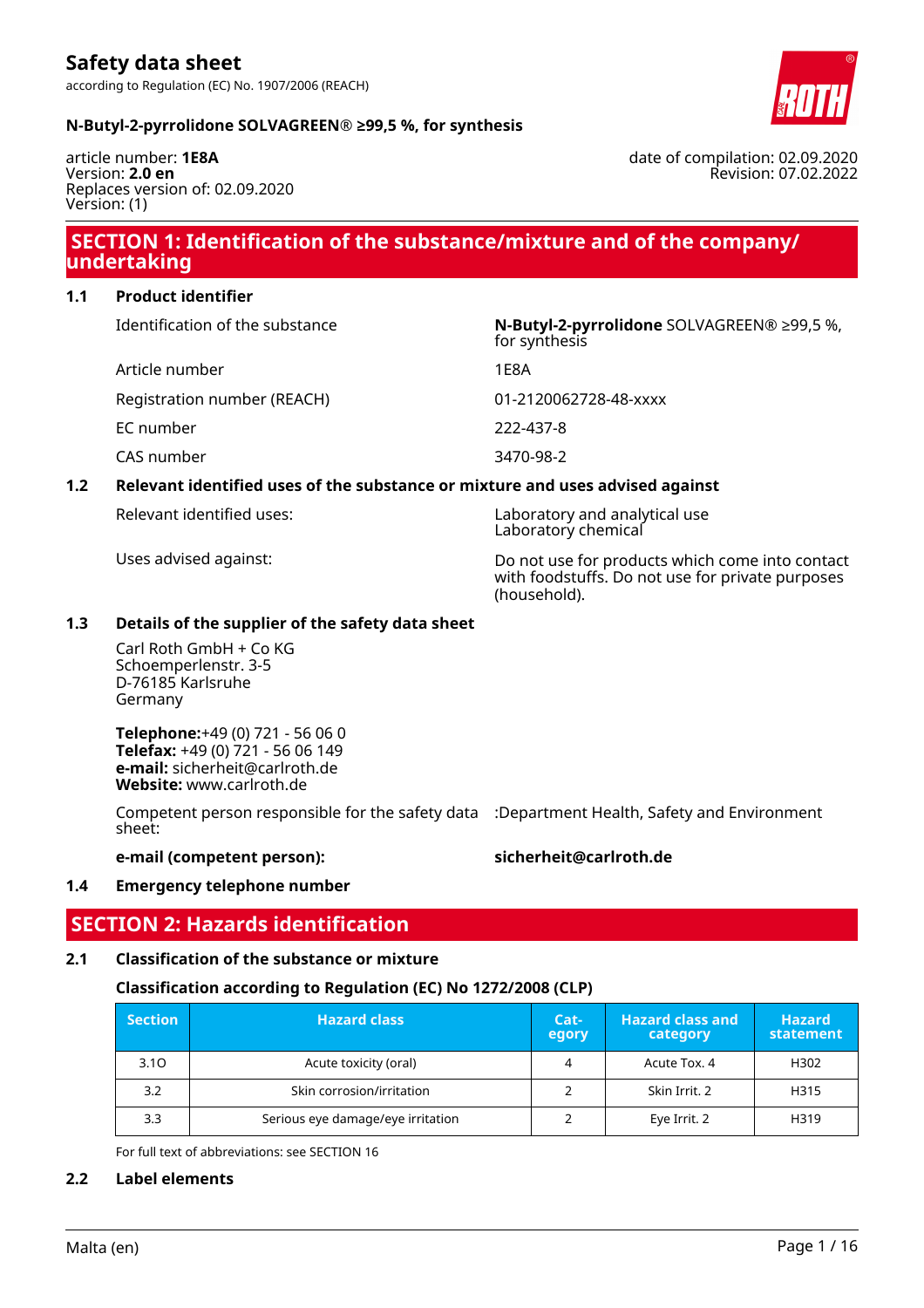according to Regulation (EC) No. 1907/2006 (REACH)



### **N-Butyl-2-pyrrolidone SOLVAGREEN® ≥99,5 %, for synthesis**

### article number: **1E8A**

### **Labelling according to Regulation (EC) No 1272/2008 (CLP)**

| Signal word              | Warning                                                                         |
|--------------------------|---------------------------------------------------------------------------------|
| <b>Pictograms</b>        |                                                                                 |
| GHS07                    |                                                                                 |
| <b>Hazard statements</b> |                                                                                 |
| H302<br>H315<br>H319     | Harmful if swallowed<br>Causes skin irritation<br>Causes serious eye irritation |

#### **Precautionary statements**

#### **Precautionary statements - prevention**

| P <sub>280</sub> | Wear protective gloves/eye protection |
|------------------|---------------------------------------|
|                  |                                       |

### **Precautionary statements - response**

| P302+P352      | IF ON SKIN: Wash with plenty of water                                       |
|----------------|-----------------------------------------------------------------------------|
| P305+P351+P338 | IF IN EYES: Rinse cautiously with water for several minutes. Remove contact |
|                | lenses, if present and easy to do. Continue rinsing                         |
| P337+P313      | If eye irritation persists: Get medical advice/attention                    |

#### **Labelling of packages where the contents do not exceed 125 ml**

Signal word: **Warning**

Symbol(s)



### **2.3 Other hazards**

### **Results of PBT and vPvB assessment**

According to the results of its assessment, this substance is not a PBT or a vPvB.

### **SECTION 3: Composition/information on ingredients**

### **3.1 Substances**

| Name of substance | N-Butyl-2-pyrrolidone |
|-------------------|-----------------------|
| Molecular formula | $C_8H_{15}NO$         |
| Molar mass        | 141,2 $9/_{mol}$      |
| REACH Reg. No     | 01-2120062728-48-xxxx |
| CAS No            | 3470-98-2             |
| EC No             | 222-437-8             |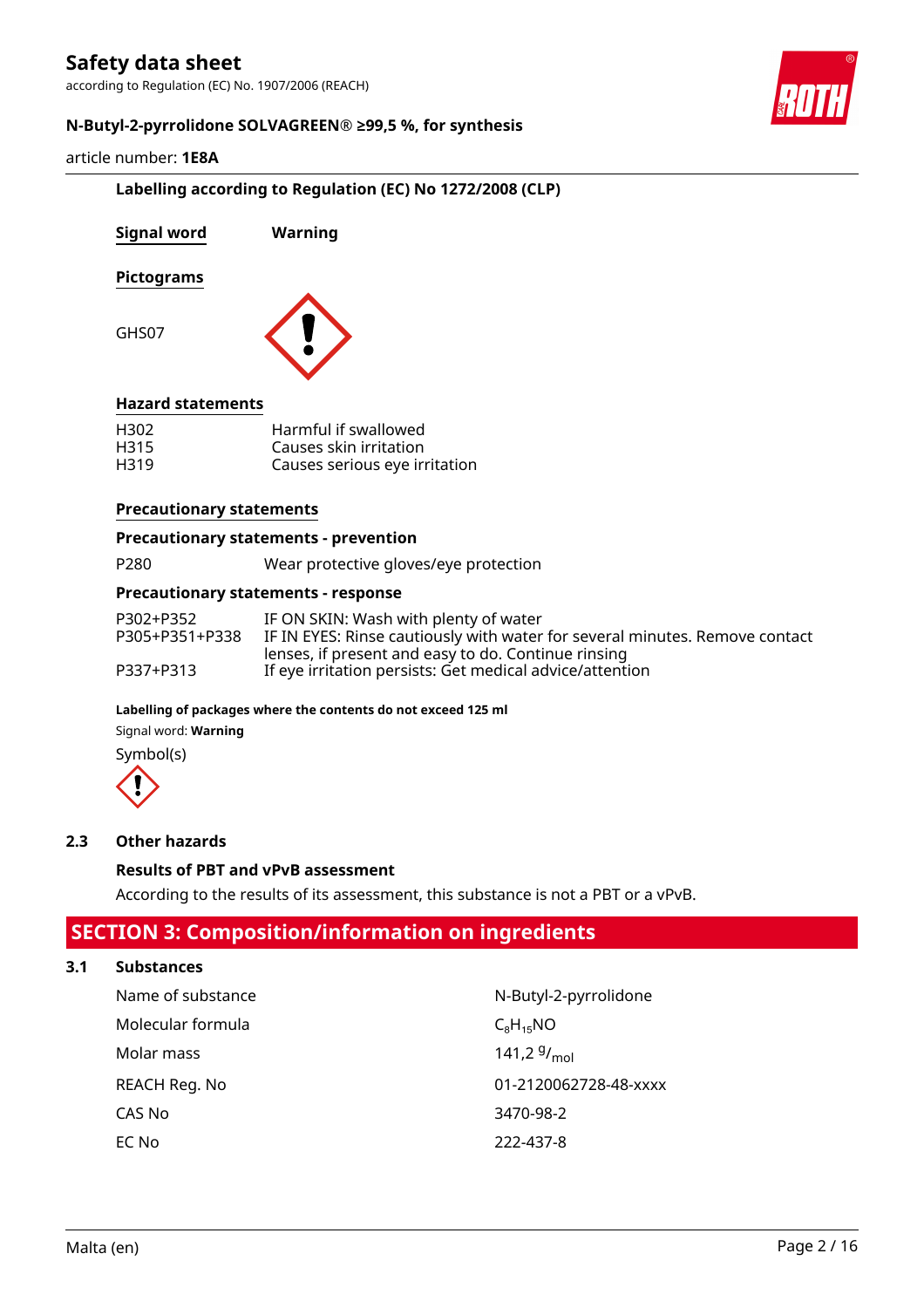according to Regulation (EC) No. 1907/2006 (REACH)



### **N-Butyl-2-pyrrolidone SOLVAGREEN® ≥99,5 %, for synthesis**

article number: **1E8A**

| Substance, Specific Conc. Limits, M-factors, ATE |                  |                      |                       |
|--------------------------------------------------|------------------|----------------------|-----------------------|
| <b>Specific Conc. Limits</b>                     | <b>M-Factors</b> | <b>ATE</b>           | <b>Exposure route</b> |
|                                                  | -                | $>300 \frac{mg}{kn}$ | oral                  |

### **SECTION 4: First aid measures**

### **4.1 Description of first aid measures**



### **General notes**

Take off contaminated clothing.

### **Following inhalation**

Provide fresh air. In all cases of doubt, or when symptoms persist, seek medical advice.

### **Following skin contact**

Rinse skin with water/shower. In case of skin irritation, consult a physician.

### **Following eye contact**

Irrigate copiously with clean, fresh water for at least 10 minutes, holding the eyelids apart. In case of eye irritation consult an ophthalmologist.

#### **Following ingestion**

Rinse mouth with water (only if the person is conscious). Call a doctor.

### **4.2 Most important symptoms and effects, both acute and delayed**

Vomiting, Irritation

### **4.3 Indication of any immediate medical attention and special treatment needed** none

### **SECTION 5: Firefighting measures**

### **5.1 Extinguishing media**



### **Suitable extinguishing media**

co-ordinate firefighting measures to the fire surroundings water spray, dry extinguishing powder, BC-powder, carbon dioxide (CO<sub>2</sub>)

### **Unsuitable extinguishing media**

water jet

### **5.2 Special hazards arising from the substance or mixture**

Combustible.

### **Hazardous combustion products**

In case of fire may be liberated: Nitrogen oxides (NOx), Carbon monoxide (CO), Carbon dioxide (CO₂)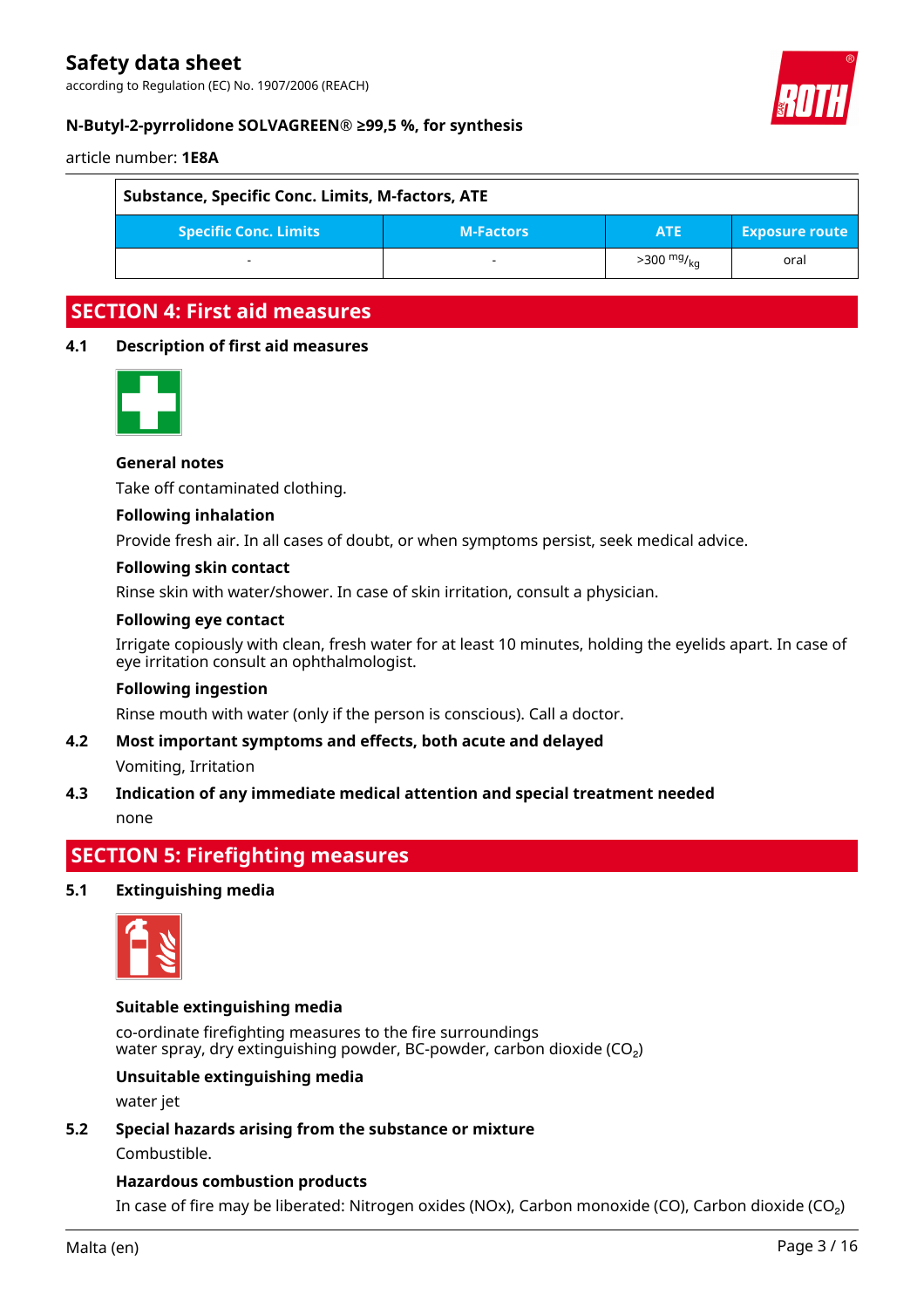according to Regulation (EC) No. 1907/2006 (REACH)



### **N-Butyl-2-pyrrolidone SOLVAGREEN® ≥99,5 %, for synthesis**

article number: **1E8A**

### **5.3 Advice for firefighters**

In case of fire and/or explosion do not breathe fumes. Fight fire with normal precautions from a reasonable distance. Wear self-contained breathing apparatus.

### **SECTION 6: Accidental release measures**

**6.1 Personal precautions, protective equipment and emergency procedures**



### **For non-emergency personnel**

Avoid contact with skin, eyes and clothes. Do not breathe vapour/spray.

### **6.2 Environmental precautions**

Keep away from drains, surface and ground water.

### **6.3 Methods and material for containment and cleaning up**

### **Advice on how to contain a spill**

Covering of drains.

### **Advice on how to clean up a spill**

Absorb with liquid-binding material (sand, diatomaceous earth, acid- or universal binding agents).

### **Other information relating to spills and releases**

Place in appropriate containers for disposal. Ventilate affected area.

### **6.4 Reference to other sections**

Hazardous combustion products: see section 5. Personal protective equipment: see section 8. Incompatible materials: see section 10. Disposal considerations: see section 13.

### **SECTION 7: Handling and storage**

### **7.1 Precautions for safe handling**

Provision of sufficient ventilation.

### **Advice on general occupational hygiene**

Wash hands before breaks and after work. Keep away from food, drink and animal feedingstuffs.

# **7.2 Conditions for safe storage, including any incompatibilities**

Keep container tightly closed.

### **Incompatible substances or mixtures**

Observe hints for combined storage.

#### **Consideration of other advice:**

### **Specific designs for storage rooms or vessels**

Recommended storage temperature: 15 – 25 °C

### **7.3 Specific end use(s)**

No information available.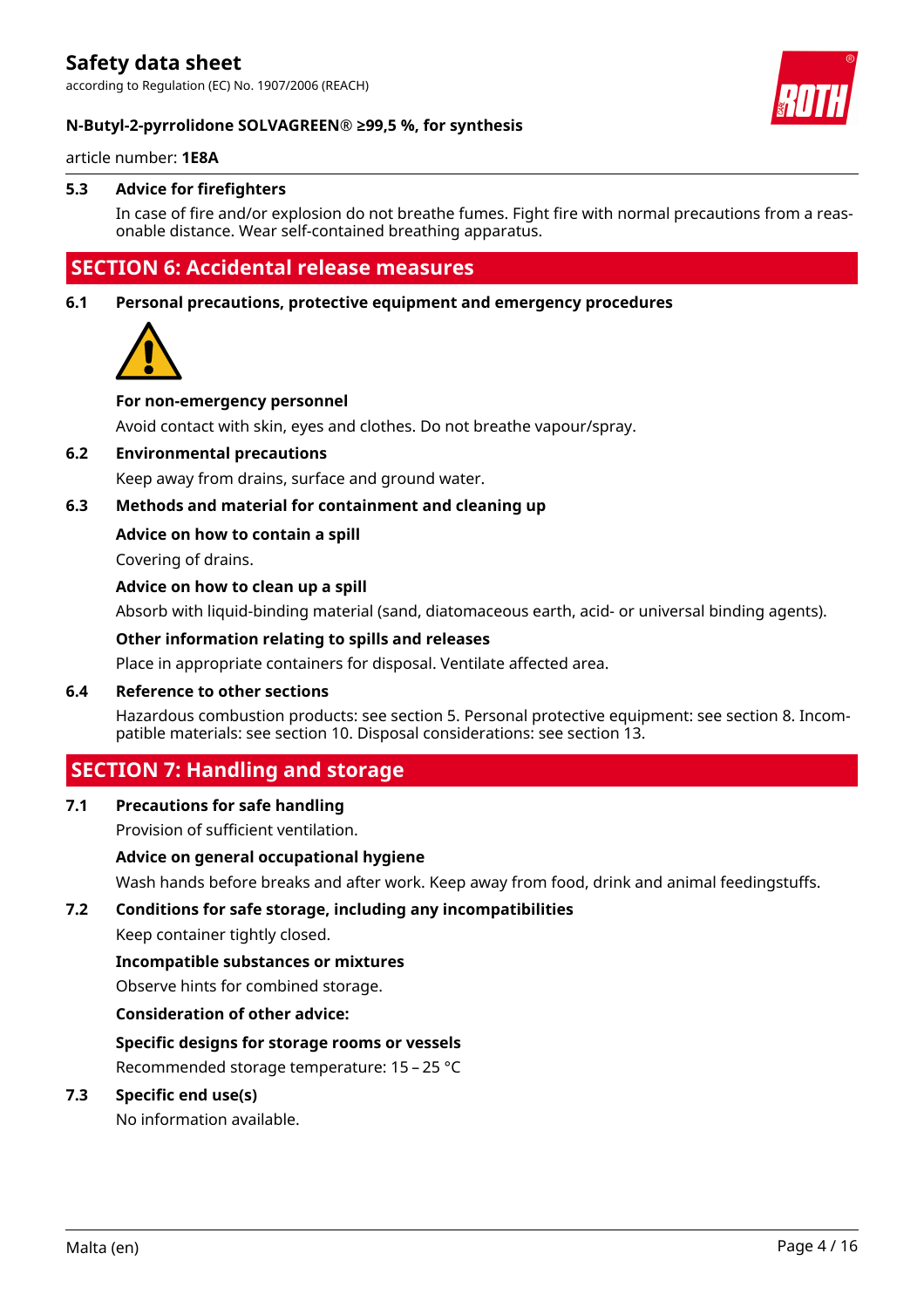according to Regulation (EC) No. 1907/2006 (REACH)



### **N-Butyl-2-pyrrolidone SOLVAGREEN® ≥99,5 %, for synthesis**

### article number: **1E8A**

### **SECTION 8: Exposure controls/personal protection**

### **8.1 Control parameters**

### **National limit values**

### **Occupational exposure limit values (Workplace Exposure Limits)**

This information is not available.

### **Human health values**

| <b>Relevant DNELs and other threshold levels</b> |                                  |                                              |                   |                            |
|--------------------------------------------------|----------------------------------|----------------------------------------------|-------------------|----------------------------|
| <b>Endpoint</b>                                  | <b>Threshold</b><br><b>level</b> | <b>Protection goal,</b><br>route of exposure | Used in           | <b>Exposure time</b>       |
| <b>DNEL</b>                                      | $24.1 \,\mathrm{mg/m^3}$         | human, inhalatory                            | worker (industry) | chronic - systemic effects |
| <b>DNEL</b>                                      | 10 mg/kg bw/<br>day              | human, dermal                                | worker (industry) | chronic - systemic effects |

### **Environmental values**

| <b>Relevant PNECs and other threshold levels</b> |                                  |                       |                                       |                              |
|--------------------------------------------------|----------------------------------|-----------------------|---------------------------------------|------------------------------|
| End-<br>point                                    | <b>Threshold</b><br><b>level</b> | <b>Organism</b>       | <b>Environmental com-</b><br>partment | <b>Exposure time</b>         |
| <b>PNEC</b>                                      | $4 \frac{mg}{l}$                 | aquatic organisms     | freshwater                            | short-term (single instance) |
| <b>PNEC</b>                                      | $0.4 \frac{mg}{l}$               | aquatic organisms     | marine water                          | short-term (single instance) |
| <b>PNEC</b>                                      | 30,62 $mg/$                      | aquatic organisms     | sewage treatment plant<br>(STP)       | short-term (single instance) |
| <b>PNEC</b>                                      | 20,17 $mg/_{kq}$                 | aquatic organisms     | freshwater sediment                   | short-term (single instance) |
| <b>PNEC</b>                                      | 2,017 $mg/_{ka}$                 | aquatic organisms     | marine sediment                       | short-term (single instance) |
| <b>PNEC</b>                                      | 1,68 $mg/_{ka}$                  | terrestrial organisms | soil                                  | short-term (single instance) |

### **8.2 Exposure controls**

### **Individual protection measures (personal protective equipment)**

**Eye/face protection**



Use safety goggle with side protection.

**Skin protection**

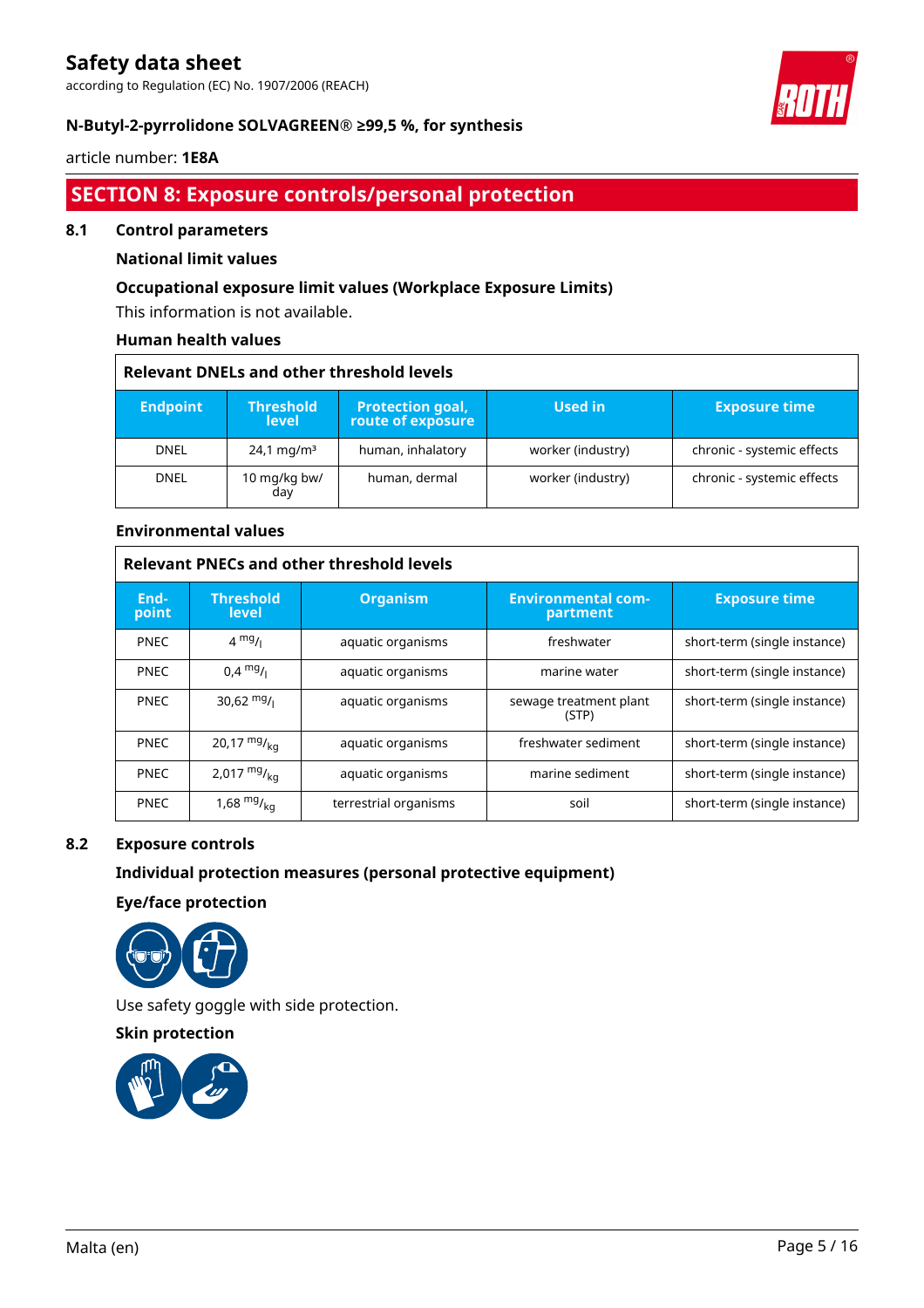### **N-Butyl-2-pyrrolidone SOLVAGREEN® ≥99,5 %, for synthesis**

article number: **1E8A**

### **• hand protection**

Wear suitable gloves. Chemical protection gloves are suitable, which are tested according to EN 374. For special purposes, it is recommended to check the resistance to chemicals of the protective gloves mentioned above together with the supplier of these gloves. The times are approximate values from measurements at 22 ° C and permanent contact. Increased temperatures due to heated substances, body heat etc. and a reduction of the effective layer thickness by stretching can lead to a considerable reduction of the breakthrough time. If in doubt, contact manufacturer. At an approx. 1.5 times larger / smaller layer thickness, the respective breakthrough time is doubled / halved. The data apply only to the pure substance. When transferred to substance mixtures, they may only be considered as a guide.

#### **• type of material**

Butyl caoutchouc (butyl rubber)

### **• material thickness**

0,5 mm

### **• breakthrough times of the glove material**

>480 minutes (permeation: level 6)

#### **• other protection measures**

Take recovery periods for skin regeneration. Preventive skin protection (barrier creams/ointments) is recommended.

### **Respiratory protection**



Respiratory protection necessary at: Aerosol or mist formation. Type: A (against organic gases and vapours with a boiling point of  $> 65$  °C, colour code: Brown).

#### **Environmental exposure controls**

Keep away from drains, surface and ground water.

### **SECTION 9: Physical and chemical properties**

### **9.1 Information on basic physical and chemical properties**

| Physical state                                              | liquid                                                       |
|-------------------------------------------------------------|--------------------------------------------------------------|
| Colour                                                      | colourless - clear                                           |
| Odour                                                       | characteristic                                               |
| Melting point/freezing point                                | $\le$ -75 °C                                                 |
| Boiling point or initial boiling point and boiling<br>range | 240,6 °C at 1.013 hPa (ECHA)                                 |
| Flammability                                                | this material is combustible, but will not ignite<br>readily |
| Lower and upper explosion limit                             | 0,9 vol% (LEL) - 8,7 vol% (UEL)                              |
| Flash point                                                 | 108 °C at 1.013 hPa (ECHA)                                   |
| Auto-ignition temperature                                   | 210 °C at 1.013 hPa (ECHA)                                   |
| Decomposition temperature                                   | not relevant                                                 |
| pH (value)                                                  | 7,6 (in aqueous solution: $100 \frac{9}{l}$ )                |
|                                                             |                                                              |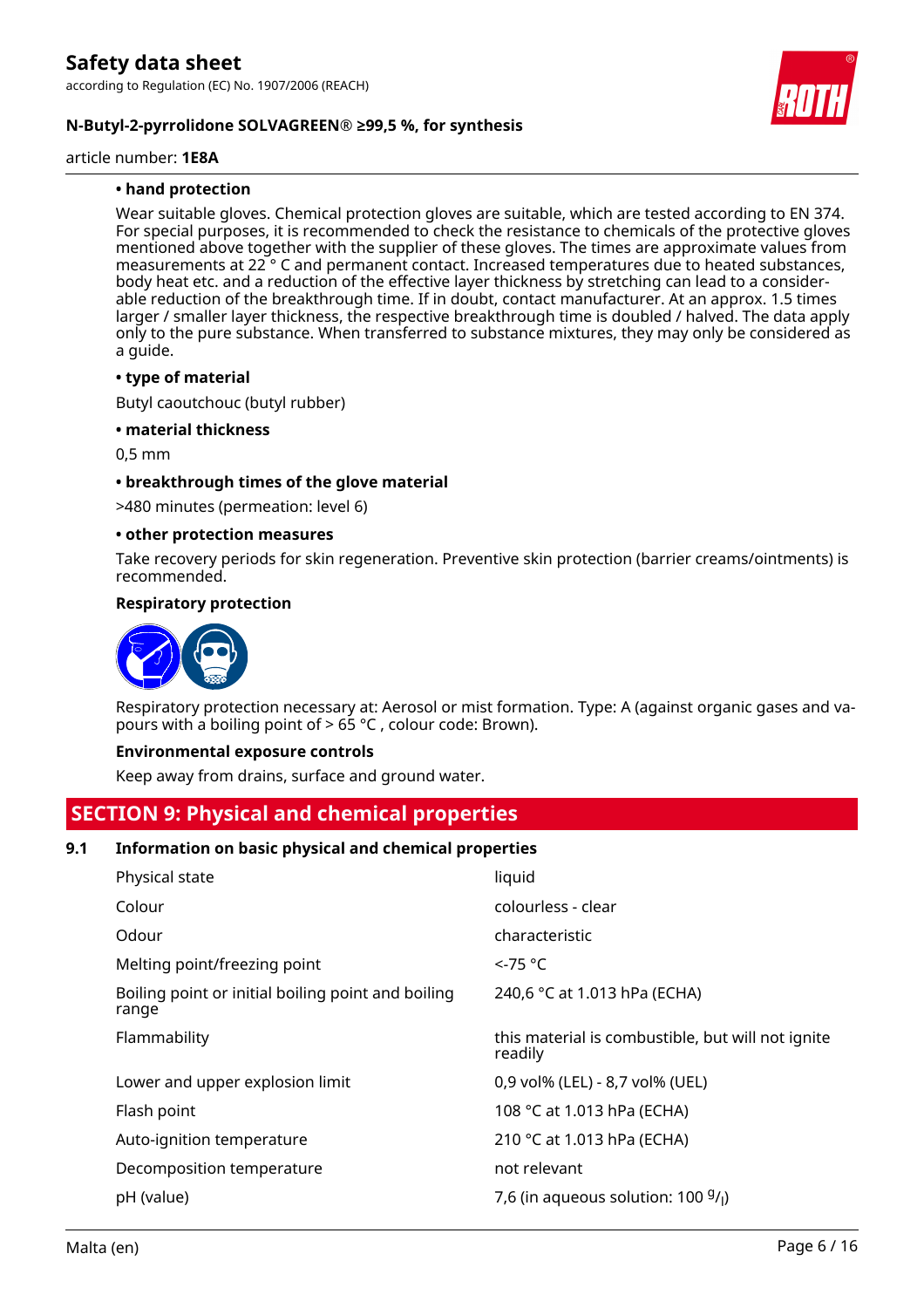according to Regulation (EC) No. 1907/2006 (REACH)



### **N-Butyl-2-pyrrolidone SOLVAGREEN® ≥99,5 %, for synthesis**

### article number: **1E8A**

| Kinematic viscosity                                    | 4,489 $\text{mm}^2$ / <sub>s</sub> at 20 °C                              |
|--------------------------------------------------------|--------------------------------------------------------------------------|
| Solubility(ies)                                        |                                                                          |
| Water solubility                                       | (soluble)                                                                |
| Partition coefficient                                  |                                                                          |
| Partition coefficient n-octanol/water (log value):     | 1,265 (20 °C) (ECHA)                                                     |
| Soil organic carbon/water (log KOC)                    | 1,265 (ECHA)                                                             |
| Vapour pressure                                        | 13 Pa at 25 °C                                                           |
| Density and/or relative density                        |                                                                          |
| Density                                                | 0,958 $9/_{cm^3}$ at 20 °C (ECHA)                                        |
| Relative vapour density                                | information on this property is not available                            |
| Particle characteristics                               | not relevant (liquid)                                                    |
| Other safety parameters                                |                                                                          |
| Oxidising properties                                   | none                                                                     |
| <b>Other information</b>                               |                                                                          |
| Information with regard to physical hazard<br>classes: | hazard classes acc. to GHS<br>(physical hazards): not relevant           |
| Other safety characteristics:                          |                                                                          |
| Surface tension                                        | 67,31 $\rm{mN}_{/m}$ (20 °C) (ECHA)                                      |
| Temperature class (EU, acc. to ATEX)                   | T3<br>Maximum permissible surface temperature on<br>the equipment: 200°C |

# **SECTION 10: Stability and reactivity**

### **10.1 Reactivity**

**9.2 Other information**

This material is not reactive under normal ambient conditions.

### **If heated**

Vapours may form explosive mixtures with air.

### **10.2 Chemical stability**

The material is stable under normal ambient and anticipated storage and handling conditions of temperature and pressure.

### **10.3 Possibility of hazardous reactions**

**Violent reaction with:** strong oxidiser

### **10.4 Conditions to avoid**

There are no specific conditions known which have to be avoided.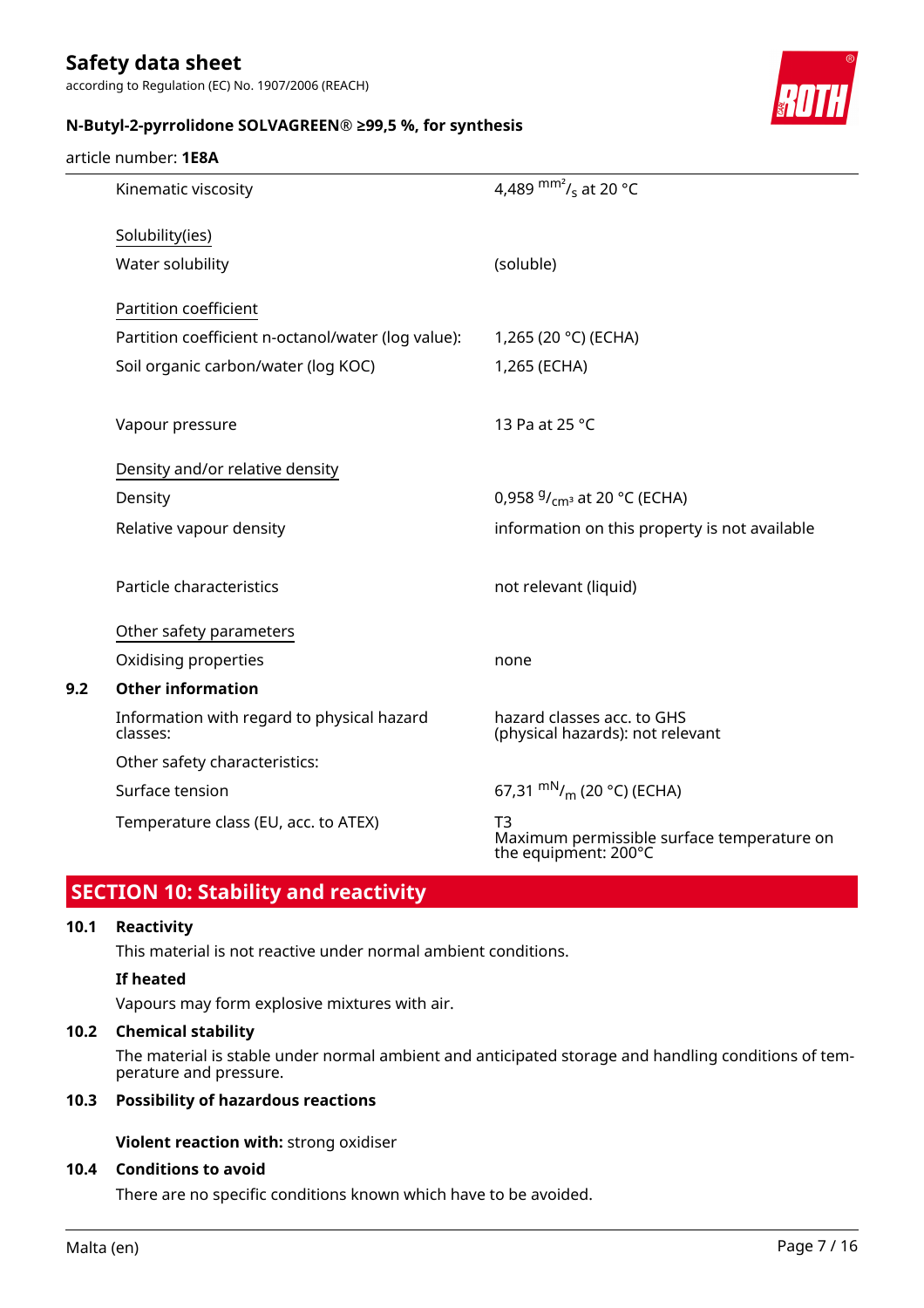according to Regulation (EC) No. 1907/2006 (REACH)



### **N-Butyl-2-pyrrolidone SOLVAGREEN® ≥99,5 %, for synthesis**

article number: **1E8A**

### **10.5 Incompatible materials**

different plastics

**10.6 Hazardous decomposition products** Hazardous combustion products: see section 5.

### **SECTION 11: Toxicological information**

### **11.1 Information on hazard classes as defined in Regulation (EC) No 1272/2008**

**Classification according to GHS (1272/2008/EC, CLP)**

### **Acute toxicity**

Harmful if swallowed.

| <b>Acute toxicity</b> |                 |                              |                |               |               |
|-----------------------|-----------------|------------------------------|----------------|---------------|---------------|
| <b>Exposure route</b> | <b>Endpoint</b> | <b>Value</b>                 | <b>Species</b> | <b>Method</b> | <b>Source</b> |
| oral                  | LD50            | $>$ 300 – <2.000 $mg/$<br>kg | rat            |               | ECHA          |
| dermal                | LD50            | $>2.000 \frac{mg}{kg}$       | rat            |               | <b>ECHA</b>   |

### **Skin corrosion/irritation**

Causes skin irritation.

### **Serious eye damage/eye irritation**

Causes serious eye irritation.

### **Respiratory or skin sensitisation**

Shall not be classified as a respiratory or skin sensitiser.

### **Germ cell mutagenicity**

Shall not be classified as germ cell mutagenic.

### **Carcinogenicity**

Shall not be classified as carcinogenic.

### **Reproductive toxicity**

Shall not be classified as a reproductive toxicant.

### **Specific target organ toxicity - single exposure**

Shall not be classified as a specific target organ toxicant (single exposure).

### **Specific target organ toxicity - repeated exposure**

Shall not be classified as a specific target organ toxicant (repeated exposure).

### **Aspiration hazard**

Shall not be classified as presenting an aspiration hazard.

### **Symptoms related to the physical, chemical and toxicological characteristics**

### **• If swallowed**

vomiting, nausea, gastrointestinal complaints

### **• If in eyes**

Causes serious eye irritation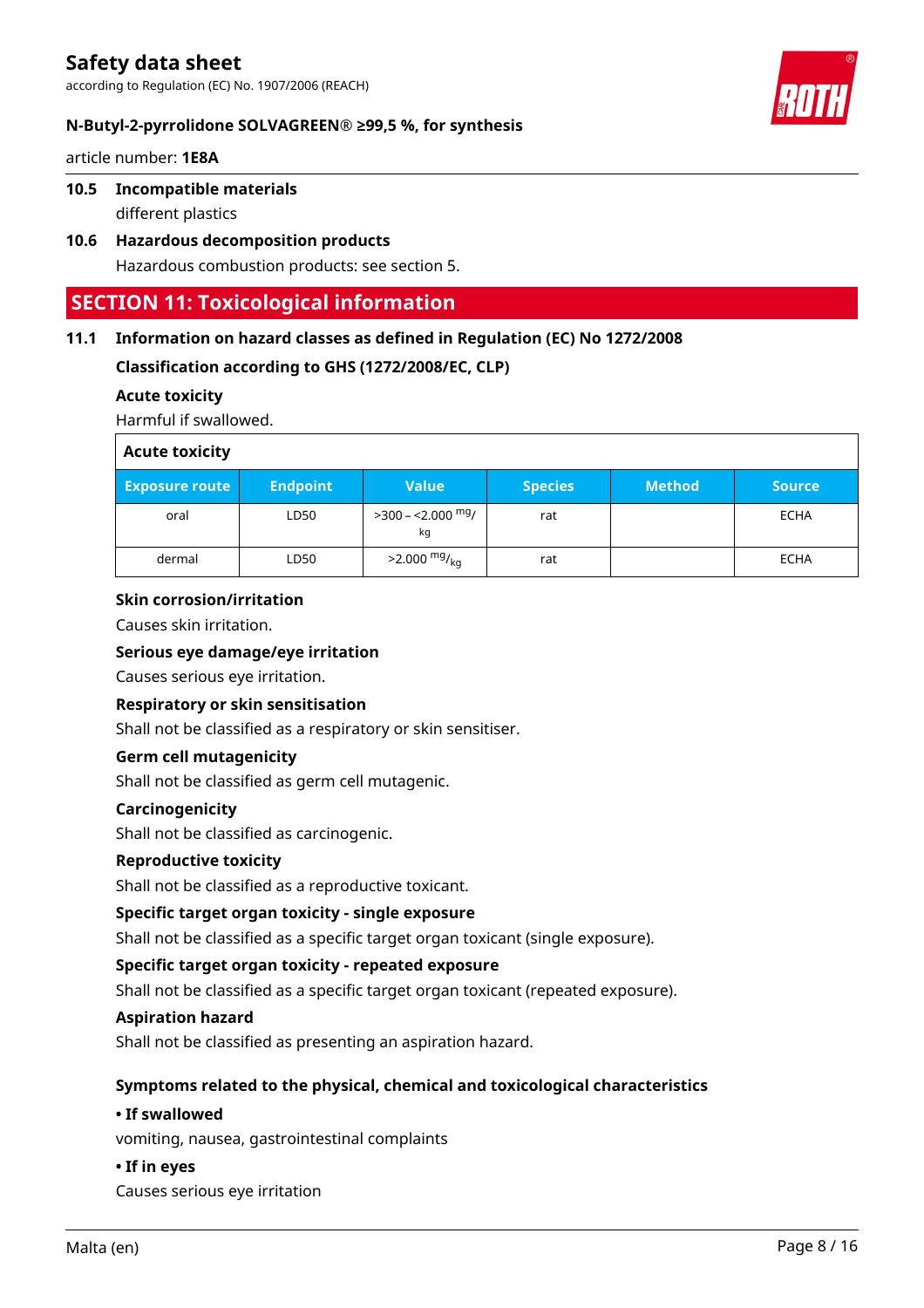

### **N-Butyl-2-pyrrolidone SOLVAGREEN® ≥99,5 %, for synthesis**

article number: **1E8A**

### **• If inhaled**

Data are not available.

### **• If on skin**

causes skin irritation

### **• Other information**

none

# **11.2 Endocrine disrupting properties**

Not listed.

### **11.3 Information on other hazards**

There is no additional information.

### **SECTION 12: Ecological information**

### **12.1 Toxicity**

Shall not be classified as hazardous to the aquatic environment.

| <b>Aquatic toxicity (acute)</b> |                     |                       |               |                         |  |
|---------------------------------|---------------------|-----------------------|---------------|-------------------------|--|
| <b>Endpoint</b>                 | <b>Value</b>        | <b>Species</b>        | <b>Source</b> | <b>Exposure</b><br>time |  |
| <b>LC50</b>                     | $>100 \frac{mg}{l}$ | fish                  | <b>ECHA</b>   | 96 h                    |  |
| <b>EC50</b>                     | $>100 \frac{mg}{l}$ | aquatic invertebrates | <b>ECHA</b>   | 48 h                    |  |
| ErC50                           | $>160$ mg/          | algae                 | <b>ECHA</b>   | 72 h                    |  |

### **Aquatic toxicity (chronic)**

| <b>Endpoint</b> | Value               | <b>Species</b>        | <b>Source</b> | <b>Exposure</b><br>time |
|-----------------|---------------------|-----------------------|---------------|-------------------------|
| EC50            | $>100 \frac{mg}{l}$ | aquatic invertebrates | <b>ECHA</b>   | 21 d                    |

### **Biodegradation**

Data are not available.

### **12.2 Process of degradability**

Theoretical Oxygen Demand with nitrification: 2,776 <sup>mg</sup>/<sub>mg</sub> Theoretical Oxygen Demand: 2,379  $\frac{mg}{mg}$ Theoretical Carbon Dioxide: 2,493 mg/<sub>mg</sub>

| <b>Process of degradability</b> |                         |             |  |
|---------------------------------|-------------------------|-------------|--|
| <b>Process</b>                  | <b>Degradation rate</b> | <b>Time</b> |  |
| oxygen depletion                | 0 %                     | 28 d        |  |
| DOC removal                     | 2.9 %                   | 14 d        |  |

### **12.3 Bioaccumulative potential**

Does not significantly accumulate in organisms.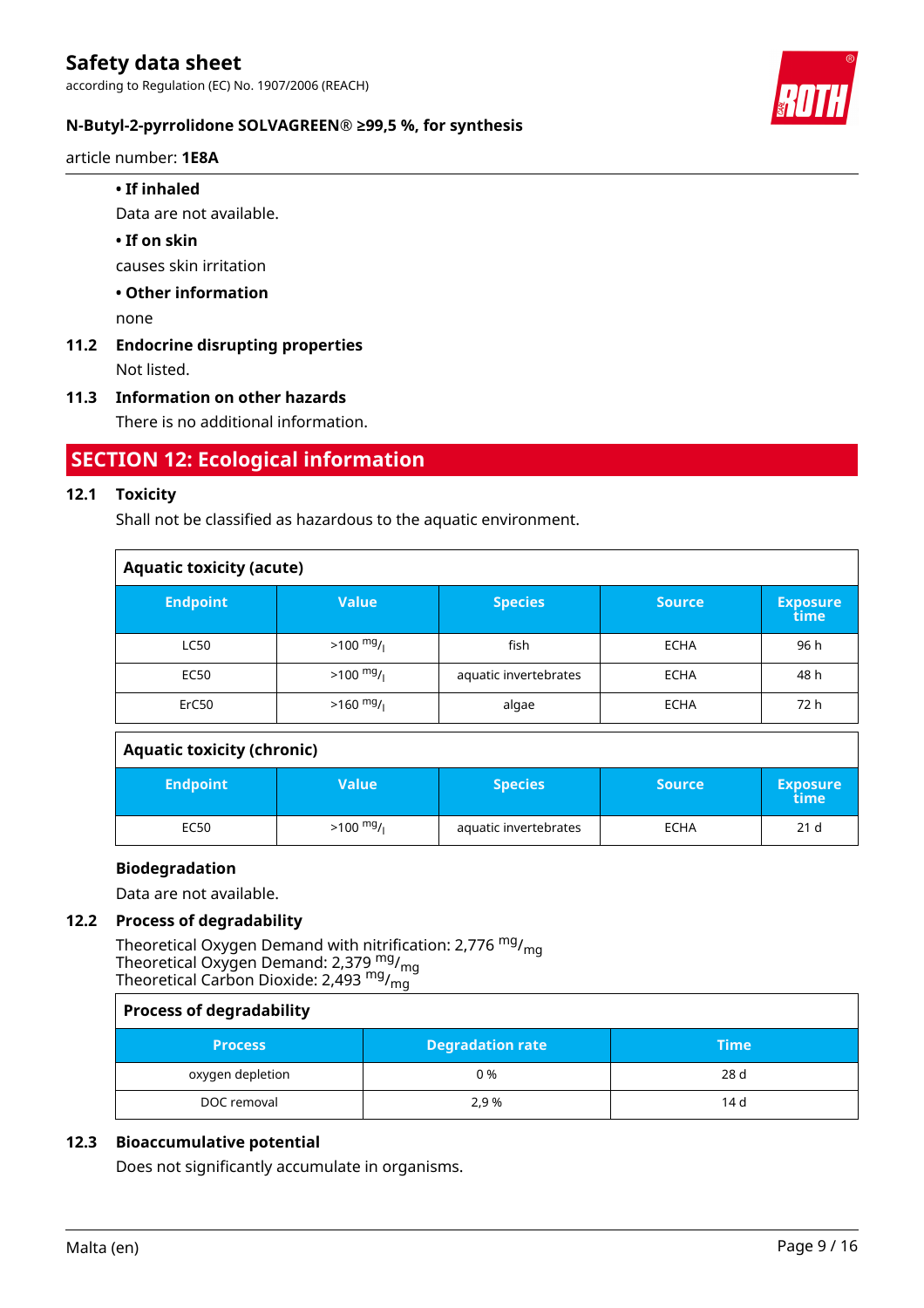according to Regulation (EC) No. 1907/2006 (REACH)



### **N-Butyl-2-pyrrolidone SOLVAGREEN® ≥99,5 %, for synthesis**

article number: **1E8A**

| n-octanol/water (log KOW) | 1,265 (20 °C) (ECHA) |
|---------------------------|----------------------|
| <b>BCF</b>                | 3,198 (ECHA)         |

### **12.4 Mobility in soil**

| Henry's law constant                                                   | $\vert$ 0,007 <sup>Pa m<sup>3</sup>/<sub>mol</sub> at 25 °C (ECHA)</sup> |
|------------------------------------------------------------------------|--------------------------------------------------------------------------|
| The Organic Carbon normalised adsorption<br>$^{\shortmid}$ coefficient | 1,265 (ECHA)                                                             |

### **12.5 Results of PBT and vPvB assessment**

Data are not available.

**12.6 Endocrine disrupting properties**

Not listed.

**12.7 Other adverse effects**

Data are not available.

### **SECTION 13: Disposal considerations**

### **13.1 Waste treatment methods**



This material and its container must be disposed of as hazardous waste. Dispose of contents/container in accordance with local/regional/national/international regulations.

#### **Sewage disposal-relevant information**

Do not empty into drains.

#### **13.2 Relevant provisions relating to waste**

The allocation of waste identity numbers/waste descriptions must be carried out according to the EEC, specific to the industry and process. Waste catalogue ordinance (Germany).

#### **13.3 Remarks**

Waste shall be separated into the categories that can be handled separately by the local or national waste management facilities. Please consider the relevant national or regional provisions.

### **SECTION 14: Transport information**

- 
- **14.2 UN proper shipping name** not assigned
- **14.3 Transport hazard class(es)** none
- **14.4 Packing group not assigned**
- 

### **14.6 Special precautions for user**

There is no additional information.

**14.1 UN number or ID number not subject to transport regulations** 

**14.5 Environmental hazards** non-environmentally hazardous acc. to the dangerous goods regulations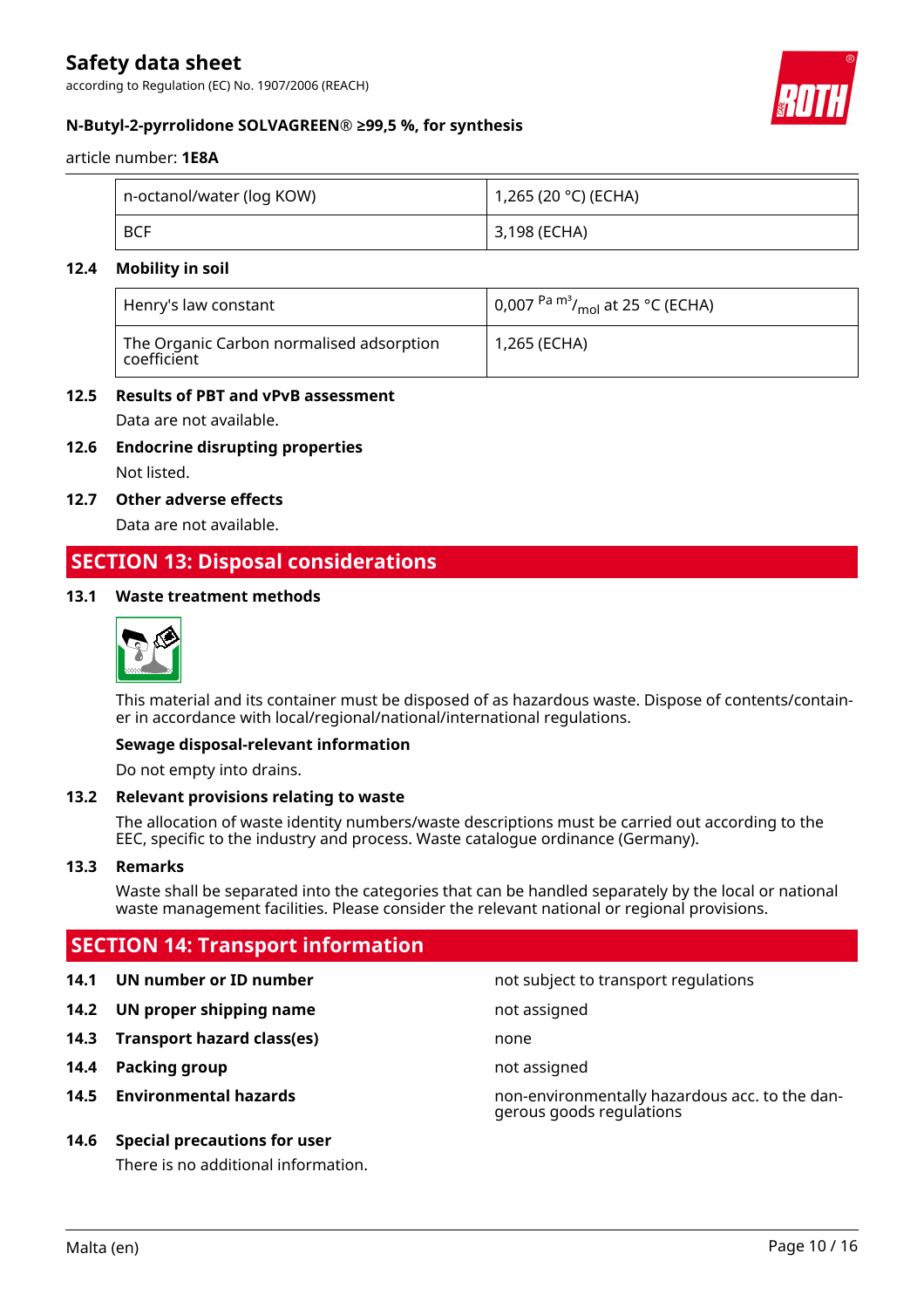according to Regulation (EC) No. 1907/2006 (REACH)



### **N-Butyl-2-pyrrolidone SOLVAGREEN® ≥99,5 %, for synthesis**

article number: **1E8A**

**14.7 Maritime transport in bulk according to IMO instruments** The cargo is not intended to be carried in bulk.

### **14.8 Information for each of the UN Model Regulations**

### **Transport of dangerous goods by road, rail and inland waterway (ADR/RID/ADN) - Additional information**

Not subject to ADR, RID and ADN.

### **International Maritime Dangerous Goods Code (IMDG) - Additional information** Not subject to IMDG.

**International Civil Aviation Organization (ICAO-IATA/DGR) - Additional information** Not subject to ICAO-IATA.

### **SECTION 15: Regulatory information**

### **15.1 Safety, health and environmental regulations/legislation specific for the substance or mixture**

**Relevant provisions of the European Union (EU)**

**Restrictions according to REACH, Annex XVII**

| Dangerous substances with restrictions (REACH, Annex XVII) |                                                                                                          |               |                    |    |
|------------------------------------------------------------|----------------------------------------------------------------------------------------------------------|---------------|--------------------|----|
| <b>Name of substance</b>                                   | <b>Name acc. to inventory</b>                                                                            | <b>CAS No</b> | <b>Restriction</b> | No |
| N-Butyl-2-pyrrolidone                                      | this product meets the criteria for<br>classification in accordance with Reg-<br>ulation No 1272/2008/EC |               | R <sub>3</sub>     | 3  |
| N-Butyl-2-pyrrolidone                                      | substances in tattoo inks and perman-<br>ent make-up                                                     |               | R75                | 75 |

**Legend**

R3 1. Shall not be used in:

- ornamental articles intended to produce light or colour effects by means of different phases, for example in ornamental lamps and ashtrays,

- tricks and jokes, - games for one or more participants, or any article intended to be used as such, even with ornamental aspects,

2. Articles not complying with paragraph 1 shall not be placed on the market.

3. Shall not be placed on the market if they contain a colouring agent, unless required for fiscal reasons, or perfume, or both, if they:

— can be used as fuel in decorative oil lamps for supply to the general public, and

— present an aspiration hazard and are labelled with H304. 4. Decorative oil lamps for supply to the general public shall not be placed on the market unless they conform to the European Standard on Decorative oil lamps (EN 14059) adopted by the European Committee for Standardisation (CEN).

5. Without prejudice to the implementation of other Union provisions relating to the classification, labelling and packaging of substances and mixtures, suppliers shall ensure, before the placing on the market, that the following requirements are met:

(a) lamp oils, labelled with H304, intended for supply to the general public are visibly, legibly and indelibly marked as follows: "Keep lamps filled with this liquid out of the reach of children"; and, by 1 December 2010, "Just a sip of lamp oil – or even sucking the wick of lamps – may lead to life-threatening lung damage";

(b) grill lighter fluids, labelled with H304, intended for supply to the general public are legibly and indelibly marked by 1 December 2010 as follows: 'Just a sip of grill lighter fluid may lead to life threatening lung damage'; (c) lamps oils and grill lighters, labelled with H304, intended for supply to the general public are packaged in black opaque containers not exceeding 1 litre by 1 December 2010.';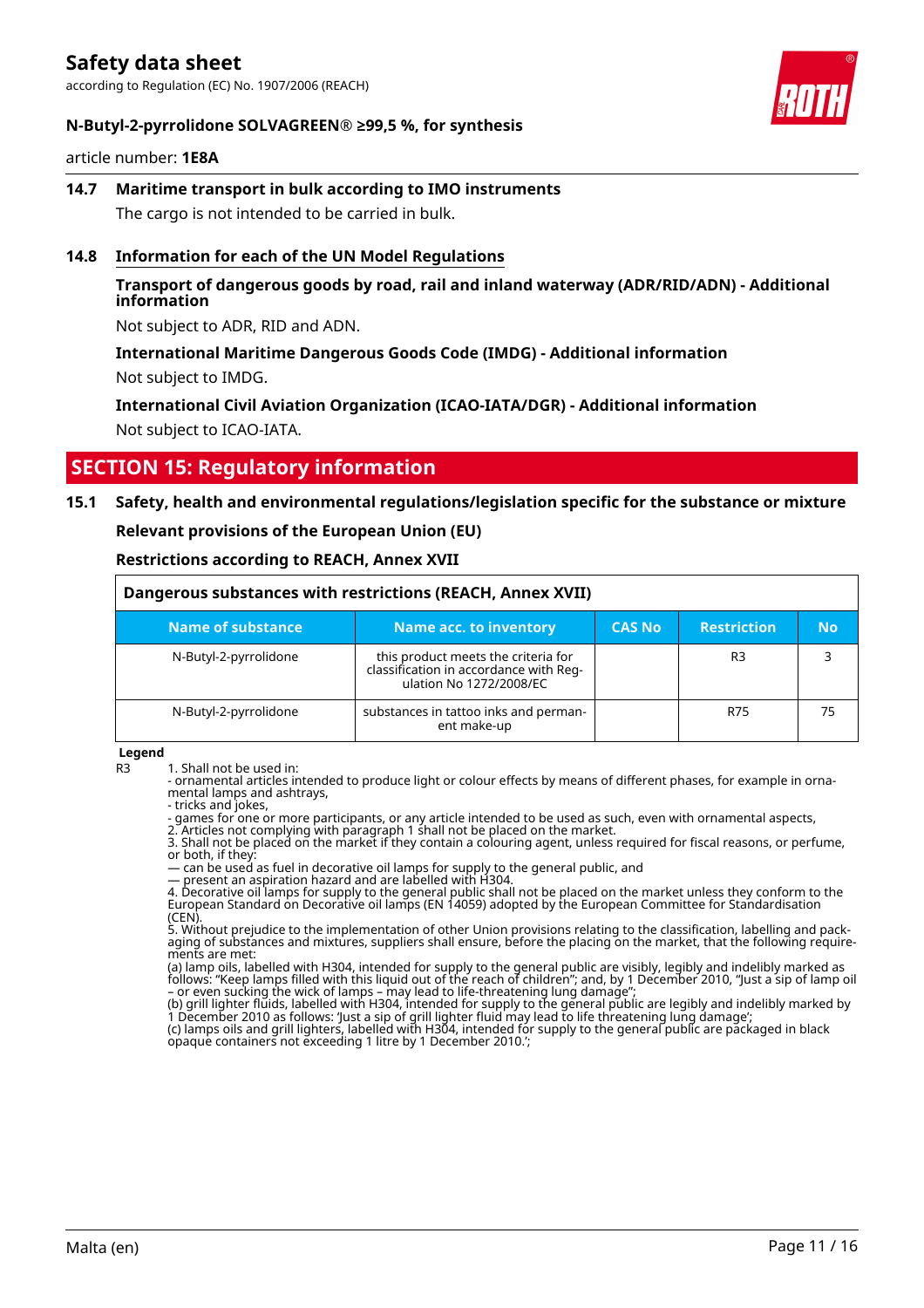

#### article number: **1E8A**



tattooing purposes.

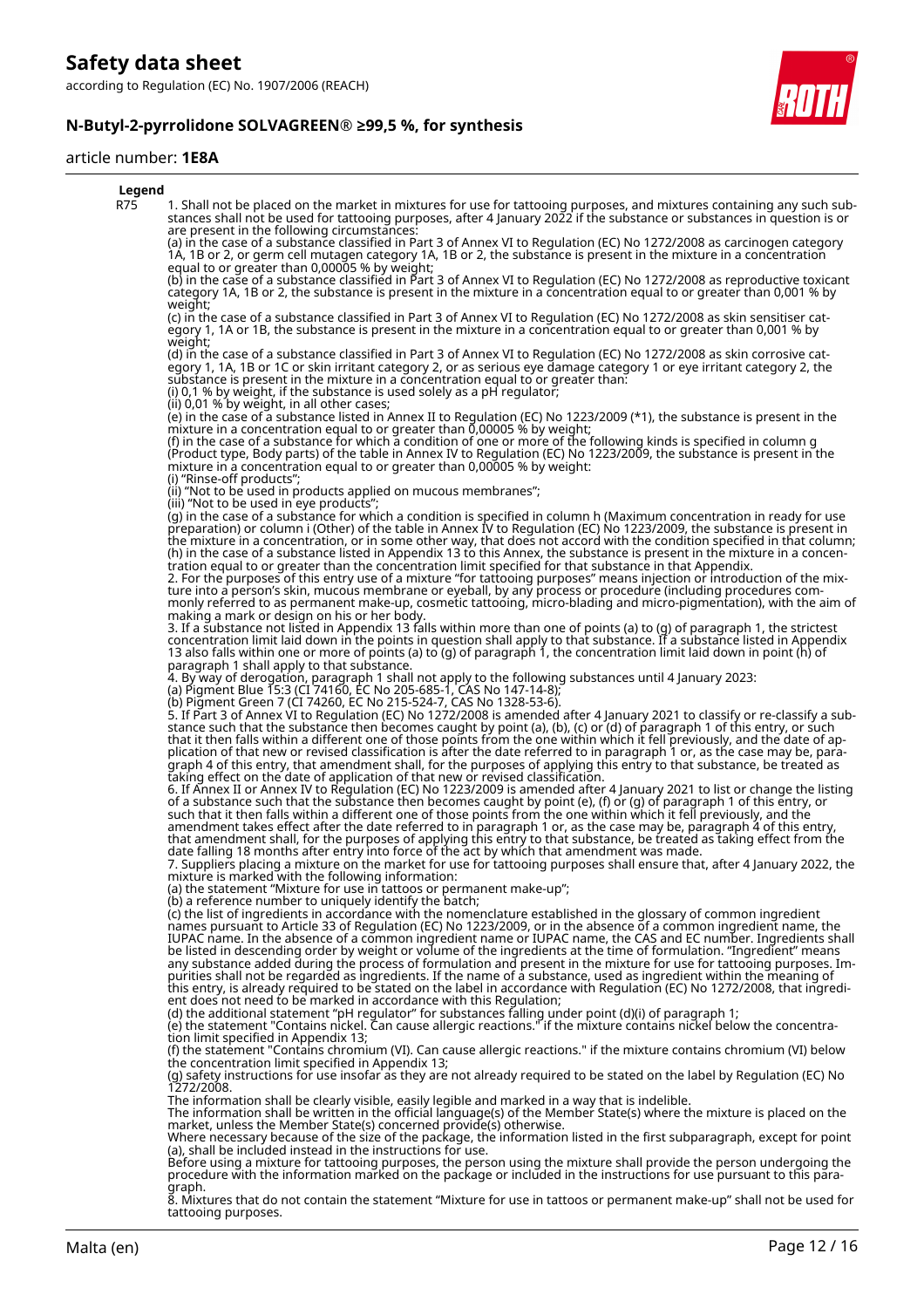

### **N-Butyl-2-pyrrolidone SOLVAGREEN® ≥99,5 %, for synthesis**

#### article number: **1E8A**

#### **Legend**

9. This entry does not apply to substances that are gases at temperature of 20 °C and pressure of 101,3 kPa, or generate a vapour pressure of more than 300 kPa at temperature of 50 °C, with the exception of formaldehyde (CAS No 50- 00-0, EC No 200-001-8).

10. This entry does not apply to the placing on the market of a mixture for use for tattooing purposes, or to the use of a mixture for tattooing purposes, when placed on the market exclusively as a medical device or an accessory to a medical device, within the meaning of Regulation (EU) 2017/745, or when used exclusively as a medical device or an accessory to a medical device, within the same meaning. Where the placing on the market or use may not be exclusively as a medical device or an accessory to a medical device, the requirements of Regulation (EU) 2017/745 and of this Regulation shall apply cumulatively.

#### **List of substances subject to authorisation (REACH, Annex XIV)/SVHC - candidate list**

Not listed.

#### **Seveso Directive**

|           | 2012/18/EU (Seveso III)                      |                                                                                            |              |  |  |  |
|-----------|----------------------------------------------|--------------------------------------------------------------------------------------------|--------------|--|--|--|
| <b>No</b> | <b>Dangerous substance/hazard categories</b> | Qualifying quantity (tonnes) for the application of lower and upper-tier re-<br>quirements | <b>Notes</b> |  |  |  |
|           | not assigned                                 |                                                                                            |              |  |  |  |

### **Deco-Paint Directive**

| <b>VOC content</b> | 100 %<br>958 $9/1$ |
|--------------------|--------------------|
|                    |                    |

### **Industrial Emissions Directive (IED)**

| VOC content | 100 % |
|-------------|-------|
| VOC content | 9589/ |

#### **Directive on the restriction of the use of certain hazardous substances in electrical and electronic equipment (RoHS)**

not listed

#### **Regulation concerning the establishment of a European Pollutant Release and Transfer Register (PRTR)**

not listed

#### **Water Framework Directive (WFD)**

not listed

#### **Regulation on the marketing and use of explosives precursors**

not listed

### **Regulation on drug precursors**

not listed

### **Regulation on substances that deplete the ozone layer (ODS)**

not listed

#### **Regulation concerning the export and import of hazardous chemicals (PIC)**

not listed

#### **Regulation on persistent organic pollutants (POP)**

not listed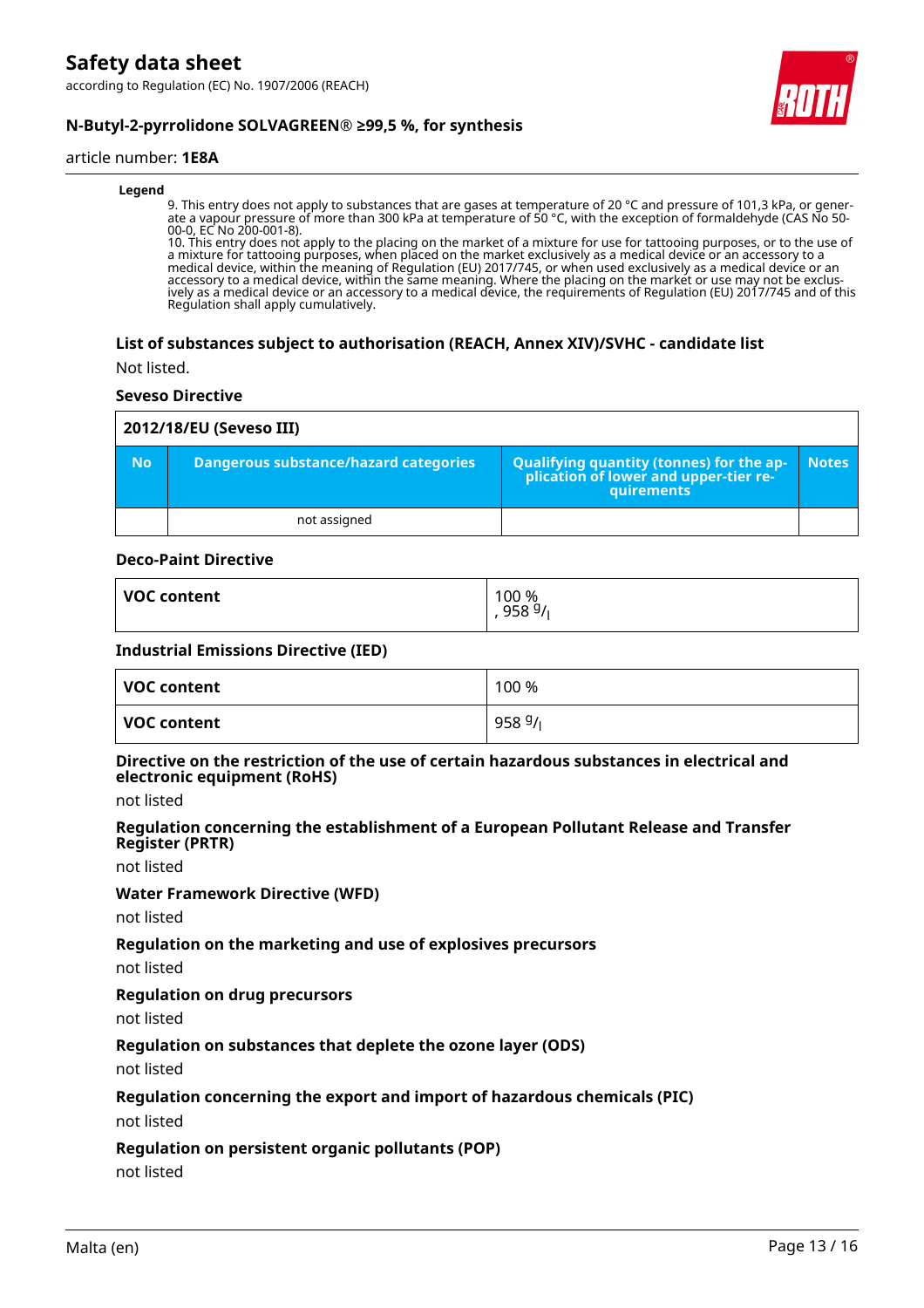

### **N-Butyl-2-pyrrolidone SOLVAGREEN® ≥99,5 %, for synthesis**

article number: **1E8A**

### **Other information**

Directive 94/33/EC on the protection of young people at work. Observe employment restrictions under the Maternity Protection Directive (92/85/EEC) for expectant or nursing mothers.

### **National inventories**

| <b>Country</b> | <b>Inventory</b> | <b>Status</b>       |
|----------------|------------------|---------------------|
| EU             | ECSI             | substance is listed |
| JP             | <b>ISHA-ENCS</b> | substance is listed |
| NZ             | <b>NZIOC</b>     | substance is listed |
| <b>PH</b>      | <b>PICCS</b>     | substance is listed |
| TW             | <b>TCSI</b>      | substance is listed |
| US             | <b>TSCA</b>      | substance is listed |

# **Legend**

ECSI EC Substance Inventory (EINECS, ELINCS, NLP)

ISHA-ENCS Inventory of Existing and New Chemical Substances (ISHA-ENCS)

NZIoC New Zealand Inventory of Chemicals PICCS Philippine Inventory of Chemicals and Chemical Substances (PICCS)

TCSI Taiwan Chemical Substance Inventory

TSCA Toxic Substance Control Act

### **15.2 Chemical Safety Assessment**

No Chemical Safety Assessment has been carried out for this substance.

## **SECTION 16: Other information**

### **Indication of changes (revised safety data sheet)**

Alignment to regulation: Regulation (EC) No. 1907/2006 (REACH), amended by 2020/878/EU

| <b>Section</b> | <b>Former entry (text/value)</b>                      | <b>Actual entry (text/value)</b>                                                                                             | Safety-<br>relev-<br>ant |
|----------------|-------------------------------------------------------|------------------------------------------------------------------------------------------------------------------------------|--------------------------|
| 2.1            |                                                       | Classification according to Regulation (EC) No<br>1272/2008 (CLP):<br>change in the listing (table)                          | yes                      |
| 2.3            | Other hazards:<br>There is no additional information. | Other hazards                                                                                                                | yes                      |
| 2.3            |                                                       | Results of PBT and vPvB assessment:<br>According to the results of its assessment, this<br>substance is not a PBT or a vPvB. | yes                      |

Restructuring: section 9, section 14

### **Abbreviations and acronyms**

| Abbr.      | <b>Descriptions of used abbreviations</b>                                                                                                                                                                                       |
|------------|---------------------------------------------------------------------------------------------------------------------------------------------------------------------------------------------------------------------------------|
| ADN        | Accord européen relatif au transport international des marchandises dangereuses par voies de naviga-<br>tion intérieures (European Agreement concerning the International Carriage of Dangerous Goods by In-<br>land Waterways) |
| <b>ADR</b> | Accord relatif au transport international des marchandises dangereuses par route (Agreement concern-<br>ing the International Carriage of Dangerous Goods by Road)                                                              |
| <b>ATE</b> | <b>Acute Toxicity Estimate</b>                                                                                                                                                                                                  |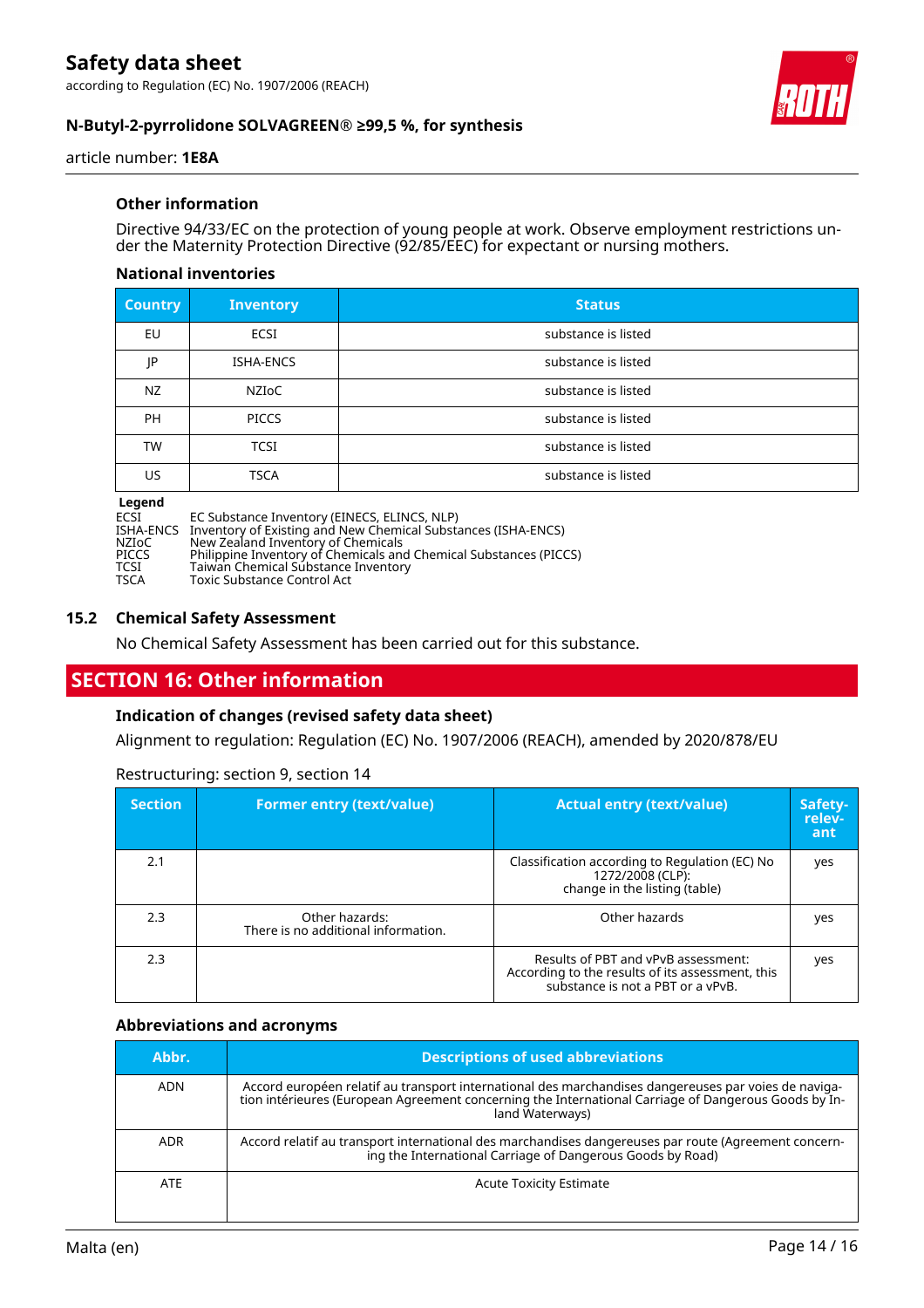according to Regulation (EC) No. 1907/2006 (REACH)



### **N-Butyl-2-pyrrolidone SOLVAGREEN® ≥99,5 %, for synthesis**

### article number: **1E8A**

| Abbr.           | <b>Descriptions of used abbreviations</b>                                                                                                                                              |
|-----------------|----------------------------------------------------------------------------------------------------------------------------------------------------------------------------------------|
| <b>BCF</b>      | <b>Bioconcentration factor</b>                                                                                                                                                         |
| CAS             | Chemical Abstracts Service (service that maintains the most comprehensive list of chemical substances)                                                                                 |
| <b>CLP</b>      | Regulation (EC) No 1272/2008 on classification, labelling and packaging of substances and mixtures                                                                                     |
| <b>DGR</b>      | Dangerous Goods Regulations (see IATA/DGR)                                                                                                                                             |
| <b>DNEL</b>     | Derived No-Effect Level                                                                                                                                                                |
| EC50            | Effective Concentration 50 %. The EC50 corresponds to the concentration of a tested substance causing<br>50 % changes in response (e.g. on growth) during a specified time interval    |
| EC No           | The EC Inventory (EINECS, ELINCS and the NLP-list) is the source for the seven-digit EC number, an identi-<br>fier of substances commercially available within the EU (European Union) |
| <b>EINECS</b>   | European Inventory of Existing Commercial Chemical Substances                                                                                                                          |
| <b>ELINCS</b>   | European List of Notified Chemical Substances                                                                                                                                          |
| ErC50           | $\equiv$ EC50: in this method, that concentration of test substance which results in a 50 % reduction in either<br>growth (EbC50) or growth rate (ErC50) relative to the control       |
| GHS             | "Globally Harmonized System of Classification and Labelling of Chemicals" developed by the United Na-<br>tions                                                                         |
| <b>IATA</b>     | <b>International Air Transport Association</b>                                                                                                                                         |
| <b>IATA/DGR</b> | Dangerous Goods Regulations (DGR) for the air transport (IATA)                                                                                                                         |
| <b>ICAO</b>     | <b>International Civil Aviation Organization</b>                                                                                                                                       |
| <b>IMDG</b>     | International Maritime Dangerous Goods Code                                                                                                                                            |
| LC50            | Lethal Concentration 50%: the LC50 corresponds to the concentration of a tested substance causing 50 %<br>lethality during a specified time interval                                   |
| LD50            | Lethal Dose 50 %: the LD50 corresponds to the dose of a tested substance causing 50 % lethality during a<br>specified time interval                                                    |
| <b>LEL</b>      | Lower explosion limit (LEL)                                                                                                                                                            |
| <b>NLP</b>      | No-Longer Polymer                                                                                                                                                                      |
| <b>PBT</b>      | Persistent, Bioaccumulative and Toxic                                                                                                                                                  |
| PNEC            | Predicted No-Effect Concentration                                                                                                                                                      |
| <b>REACH</b>    | Registration, Evaluation, Authorisation and Restriction of Chemicals                                                                                                                   |
| <b>RID</b>      | Règlement concernant le transport International ferroviaire des marchandises Dangereuses (Regula-<br>tions concerning the International carriage of Dangerous goods by Rail)           |
| <b>SVHC</b>     | Substance of Very High Concern                                                                                                                                                         |
| UEL             | Upper explosion limit (UEL)                                                                                                                                                            |
| <b>VOC</b>      | Volatile Organic Compounds                                                                                                                                                             |
| vPvB            | Very Persistent and very Bioaccumulative                                                                                                                                               |

### **Key literature references and sources for data**

Regulation (EC) No 1272/2008 on classification, labelling and packaging of substances and mixtures. Regulation (EC) No. 1907/2006 (REACH), amended by 2020/878/EU.

Agreement concerning the International Carriage of Dangerous Goods by Road (ADR). International Maritime Dangerous Goods Code (IMDG). Dangerous Goods Regulations (DGR) for the air transport (IATA).